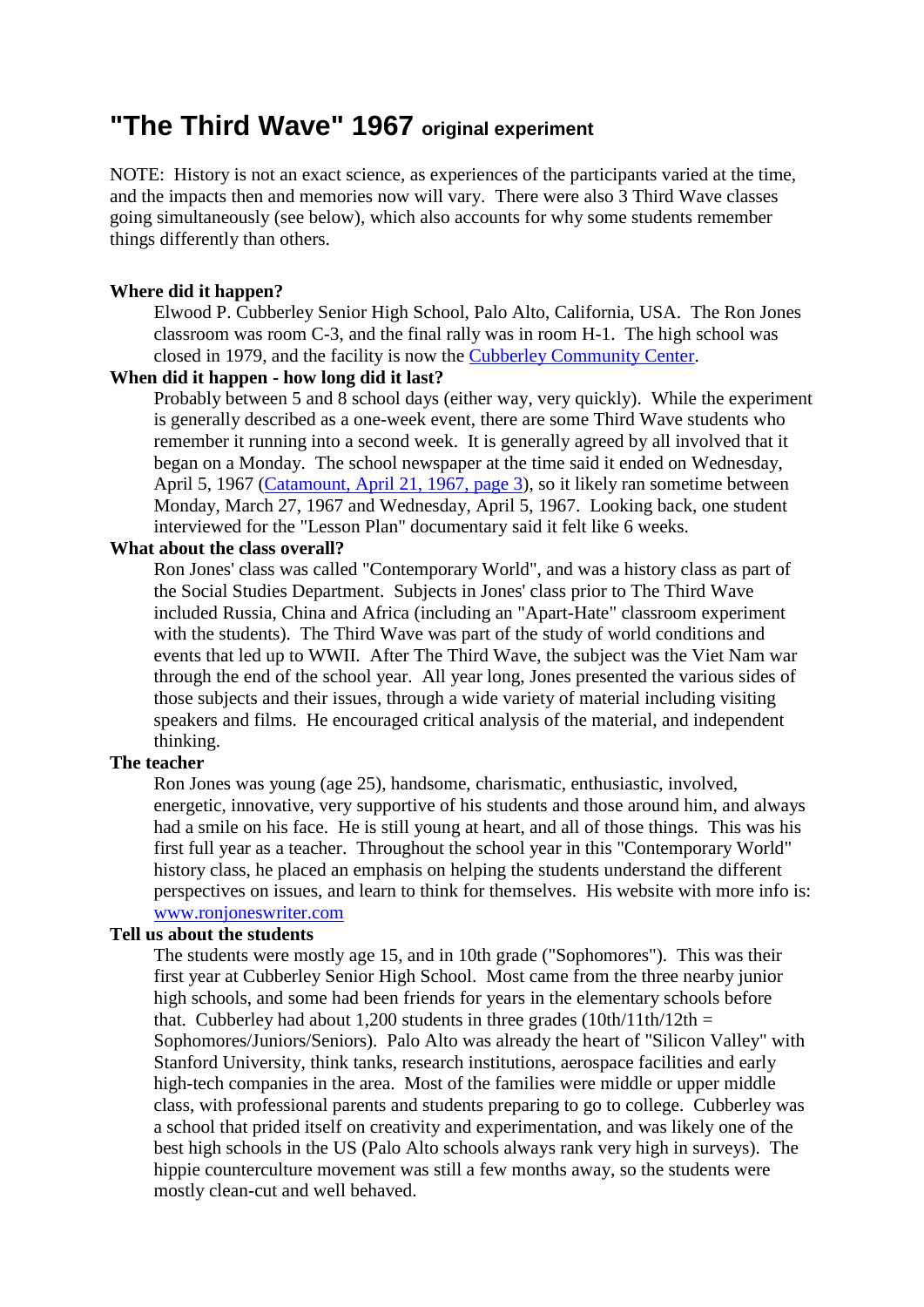#### **How many students were involved?**

While the story is told in the context of a single class of about 30 students (Ron Jones' "homeroom" class), there were in fact 3 Third Wave classes taught at the same time by Jones (per the school newspaper - [Catamount, April](http://www.cubberleycatamount.com/Content/66-67/Catamount%20Pages/V11No14/670421.pdf) 21, 1967, page 3), which formed an initial group of about 90 Third Wave members. There were additional Cubberley students who regularly skipped other classes to attend Jones' classes, and still more who were recruited as new Third Wave members by the students. Some Cubberley teacher friends of Jones began to become involved. The school principal was rumored to be seen giving the salute. There was Third Wave news in the morning announcements over the Cubberley PA system, so the entire school heard it mentioned. Word of the Third Wave activities also reached the other two Palo Alto high school campuses. At the final Third Wave rally, there were up to 200 Third Wave student members in the room.

#### **Why were the students attracted to it?**

It began as a game in class, was initially fun, and school grades depended on active participation. Ron Jones was the most popular teacher in school, young, and very charismatic. The students had already been in the class with him for 6 months, they trusted him, and this was not the first experiment they had done in class. When it became "real" there was promise of a new national student movement that would do a better job running the country than the current "establishment" Democrats and Republicans who were pursuing the Viet Nam war. The boys in class were about 2 years from being subject to the military draft and being forced to fight in that war by the government (they also needed good grades to get into college where they could be deferred from military service). Peer pressure played a role, and for some students it was much more - a chance to be part of something greater than themselves, part of a group, part of a special group...

## **Did all students react the same?**

No - as in real-world situations, some were active Third Wave members, many simply went along with it or stayed out of the way, and a few did acts of resistance. Reactions varied when it ended as well, where some said they thought it was a game all along, and others admitted to having bought into it.

## **What happened after the final rally?**

In the next regular meeting of class after the rally, Jones and the students discussed what had happened during The Wave. They shared thoughts and experiences, and reviewed what was learned from the experiment. In the meeting of class after that, they went back to routine studies of the next subject, Viet Nam. Some students were able to make the transition readily to the new studies, while others needed more time to reflect, decompress and recover from the Third Wave experience.

#### **Was there resistance?**

Yes, there was some, conducted by a few individuals who remained secret (the secret police prevented groups from forming, as trust was difficult between students). The most visible acts by one key student are presented in the Lesson Plan documentary film.

## **Was the Third Wave anti-Semitic or racist?**

No, the Third Wave was not anti-Semitic or racist - it did not cross that line. There were a few Jewish students who participated in the class, and most of the Third Wave students were friends who grew up together in the Palo Alto schools. At the time of the Third Wave, the President of the entire overall 10th-grade class of Cubberley was a Black student elected by the 433 Sophomores (and two of the three officers of the Senior 12-grade class were also Black). Student organizations included an International Club and the interracial "Committee for All Students." When "Black Power" did come